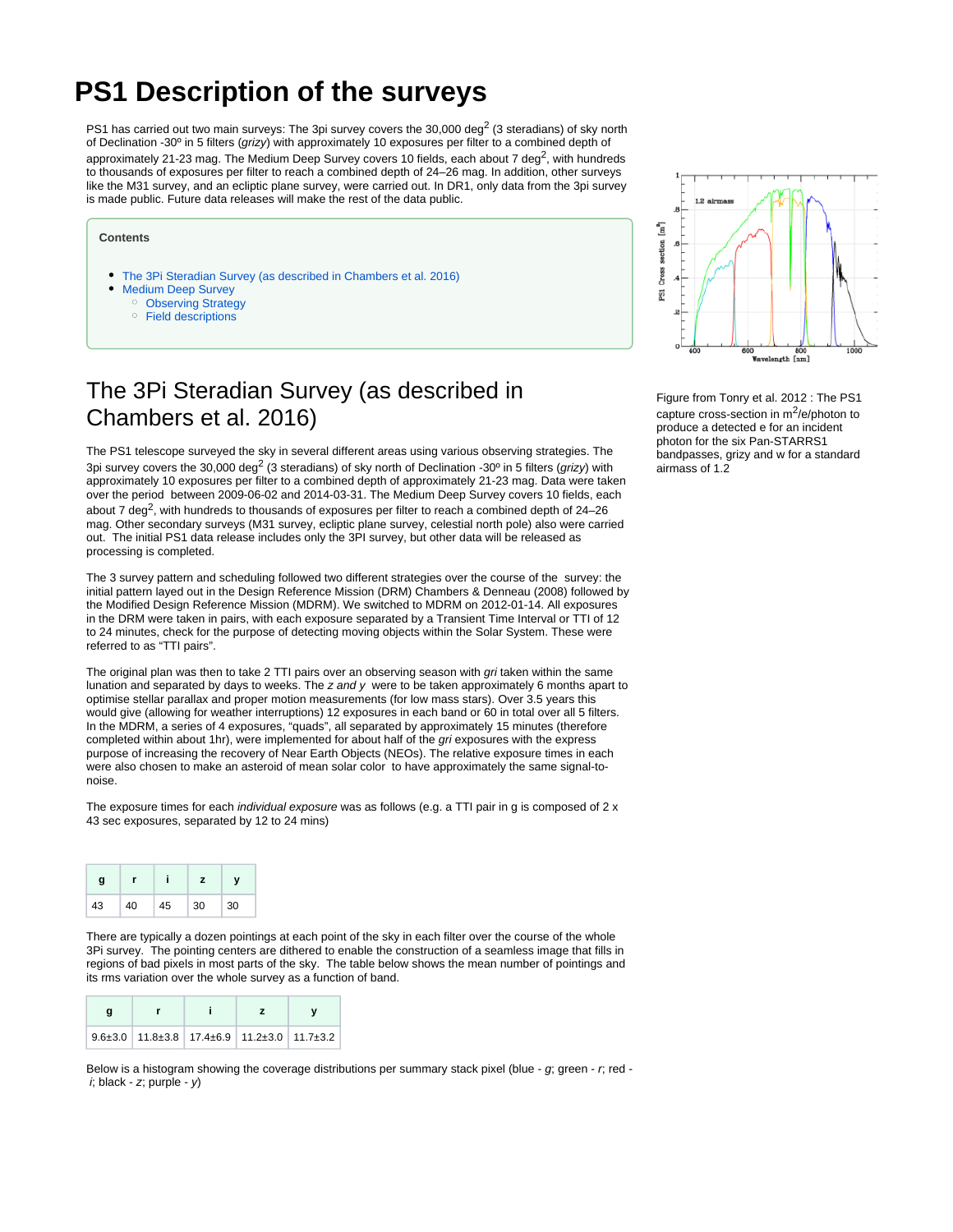

PS1 has a floor to its image quality, arising from the wide field optics, so even the best images do not have a FWHM < 0.6". The image quality also depends on the filter, with the reddest bands displaying the best. Figure 15 shows the cumulative distribution of the image quality as characterized by a FWHM for each filter for the PS1 Surveys.



The Table of 3Pi survey characteristics is taken from Chambers et al. 2016 and reproduced here for information.

 $\begin{minipage}{0.9\linewidth} \textbf{TABLE 11} \\ \textbf{CHECK! 3PI STERADIAN SURVEY CHARACTERISTICS} \end{minipage}$ 

| Filter          | 5σ     | Bright | Mode of | Median of  | Mode of                 | Median of               | $5\sigma$ |
|-----------------|--------|--------|---------|------------|-------------------------|-------------------------|-----------|
|                 | single | star   | PSF     | <b>PSF</b> | skv                     | skv                     | stack     |
|                 | epoch  | limit  | distr.  | distr.     | brightness              | brightness              | limit     |
|                 | mag    | mag    | arcsec  | arcsec     | mag/arcsec <sup>2</sup> | mag/arcsec <sup>2</sup> | mag       |
| $g_{P1}$        | 22.0   | 14.5   | 1.18    | 1.31       | 21.86                   | 21.82                   | 23.3      |
| $r_{P1}$        | 21.8   | 15.0   | 1.02    | 1.19       | 21.04                   | 20.42                   | 23.2      |
| $i_{P1}$        | 21.5   | 15.0   | 0.96    | 1.11       | 19.68                   | 19.58                   | 23.1      |
| $z_{P1}$        | 20.9   | 14.0   | 0.93    | 1.07       | 19.22                   | 19.07                   | 22.3      |
| 2I <sub>1</sub> | 19.7   | 13 O   | 0.91    | 1.02       | 1785                    | 1794                    | 214       |

The 5 point source depth is given in the table below for both the individual exposures and the stacked image sum.

| Image Data   g limit   r limit   i limit   z limit   y limit |  |                  |      |
|--------------------------------------------------------------|--|------------------|------|
| Single epoch $22.2$ 22.0 21.5 20.8                           |  |                  | 19.8 |
| Stacked sum 23.4                                             |  | $23.2$ 22.7 22.0 | 21.1 |